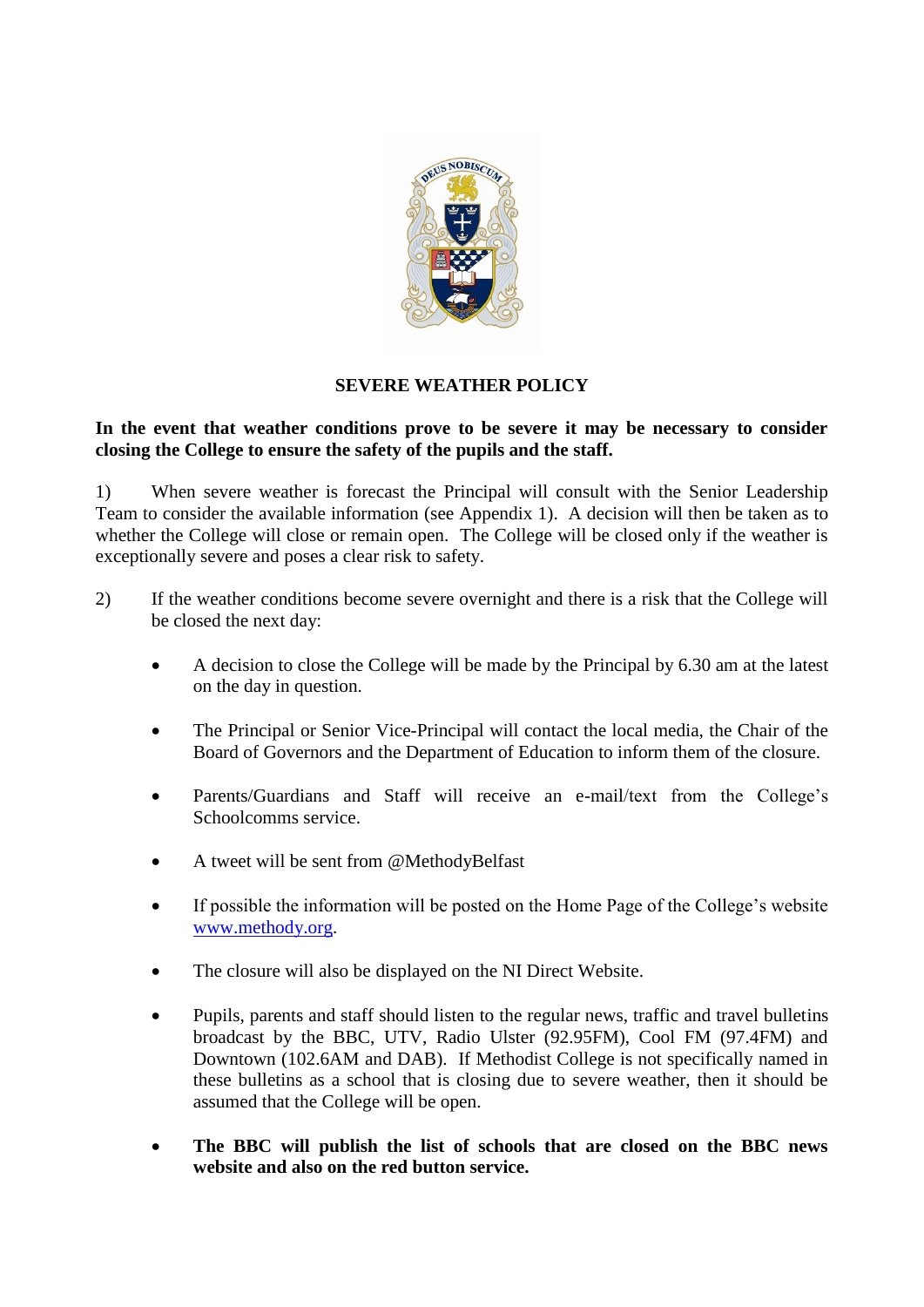- If a child arrives at the College not knowing that it is closed, she/he should report to Main Reception in A block. She/he will be looked after by staff until her/his return home is arranged.
- 3) If the weather turns severe after the beginning of the school day and it is decided that the College must close early:
	- Pupils will be instructed about the arrangements for their dismissal from school and will be given the opportunity to telephone parents/guardians to advise them of these arrangements and to organise how they are to return home. Pupils will be able to use their own mobile phones if they have them, otherwise College phones will be made available.
	- Parents/Guardians will receive an e-mail/text from the College's Schoolcomms service.
	- A tweet will be sent from @MethodyBelfast
- 4) If the College is open as normal but there are severe weather conditions in the area of a pupil's home:
	- Parents/guardians must decide for themselves whether it is safe for their child to travel to school. If the child is kept at home, her/his absence should be notified to the College on her/his return in the normal way.
	- If severe weather closes in when a child is at school and a parent/guardian wishes their child to leave for home early, the parent/guardian should contact the College for arrangements to be made. Depending on the circumstances the College may advise that it would be safer for the child to remain in school for a time, before setting out on their journey. No pupil will be allowed to leave the College early without the agreement of a parent/guardian.
	- Any such arrangements **MUST** be made by the parent/guardian through the College to ensure that relevant staff are aware of pupils' whereabouts.

## Updated January 2022

## **Appendix 1**

Before deciding to open or close a school during severe weather, the Principal, or an agreed deputy will consider if:

- pupils and staff can get to the school building safely
- pupils and staff can evacuate the school in an emergency
- the Emergency Services could get to the school in an emergency
- the area is safe where pupils are dropped off
- buses and vehicles bringing meals or other services can reach the school